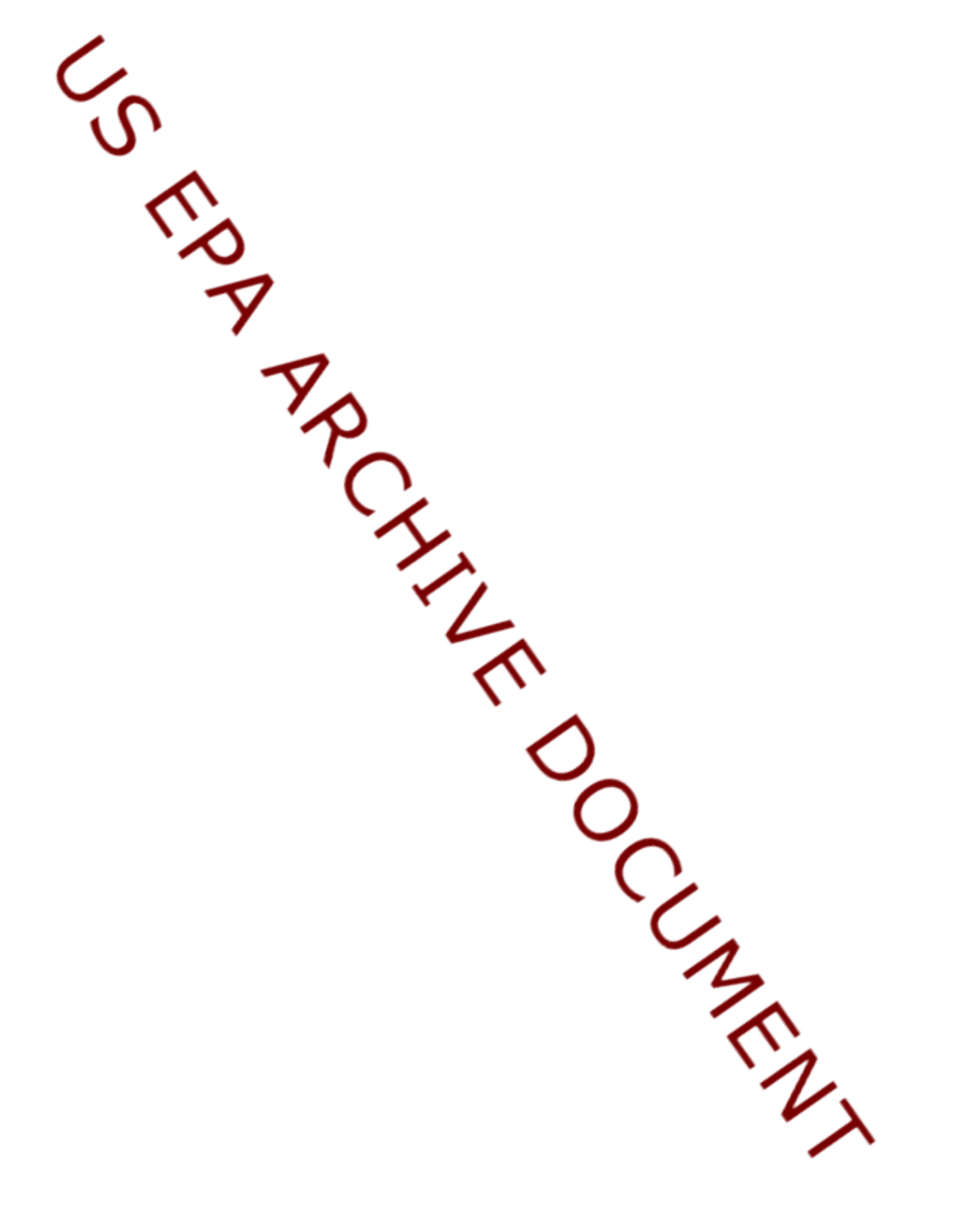





## **Verification Statement**

| <b>TECHNOLOGY TYPE:</b>     | <b>X-RAY FLUORESCENCE</b>                              |                              |                                          |
|-----------------------------|--------------------------------------------------------|------------------------------|------------------------------------------|
| <b>APPLICATION:</b>         | <b>MEASUREMENT OF LEAD IN DUST WIPES</b>               |                              |                                          |
| <b>TECHNOLOGY NAME:</b>     | <b>XL-700 Series XRF Instrument</b>                    |                              |                                          |
| <b>COMPANY:</b>             | <b>NITON</b> Corporation                               |                              |                                          |
| <b>ADDRESS:</b>             | 900 Middlesex Turnpike, Bldg. 8<br>Billerica, MA 01821 | <b>PHONE:</b><br><b>FAX:</b> | $(978) 670 - 7460$<br>$(978) 670 - 7430$ |
| <b>WEB SITE:</b><br>E-MAIL: | www.niton.com<br>jishein@niton.com                     |                              |                                          |

The U.S. Environmental Protection Agency (EPA) has created the Environmental Technology Verification Program (ETV) to facilitate the deployment of innovative or improved environmental technologies through performance verification and dissemination of information. The goal of the ETV Program is to further environmental protection by substantially accelerating the acceptance and use of improved and cost-effective technologies. ETV seeks to achieve this goal by providing high-quality, peer-reviewed data on technology performance to those involved in the design, distribution, financing, permitting, purchase, and use of environmental technologies.

ETV works in partnership with recognized standards and testing organizations and stakeholder groups consisting of regulators, buyers, and vendor organizations, with the full participation of individual technology developers. The program evaluates the performance of innovative technologies by developing test plans that are responsive to the needs of stakeholders, conducting field or laboratory tests (as appropriate), collecting and analyzing data, and preparing peer-reviewed reports. All evaluations are conducted in accordance with rigorous quality assurance protocols to ensure that data of known and adequate quality are generated and that the results are defensible.

Oak Ridge National Laboratory (ORNL) is one of the verification organizations operating under the Advanced Monitoring Technology (AMT) Center. AMT, which is administered by EPA's National Exposure Research Laboratory (NERL), is one of six technology areas under ETV. In this verification test, ORNL evaluated the performance of lead in dust wipe measurement technologies. This verification statement provides a summary of the test results for NITON's XL-700 Series x-ray fluorescence (XRF) instrument.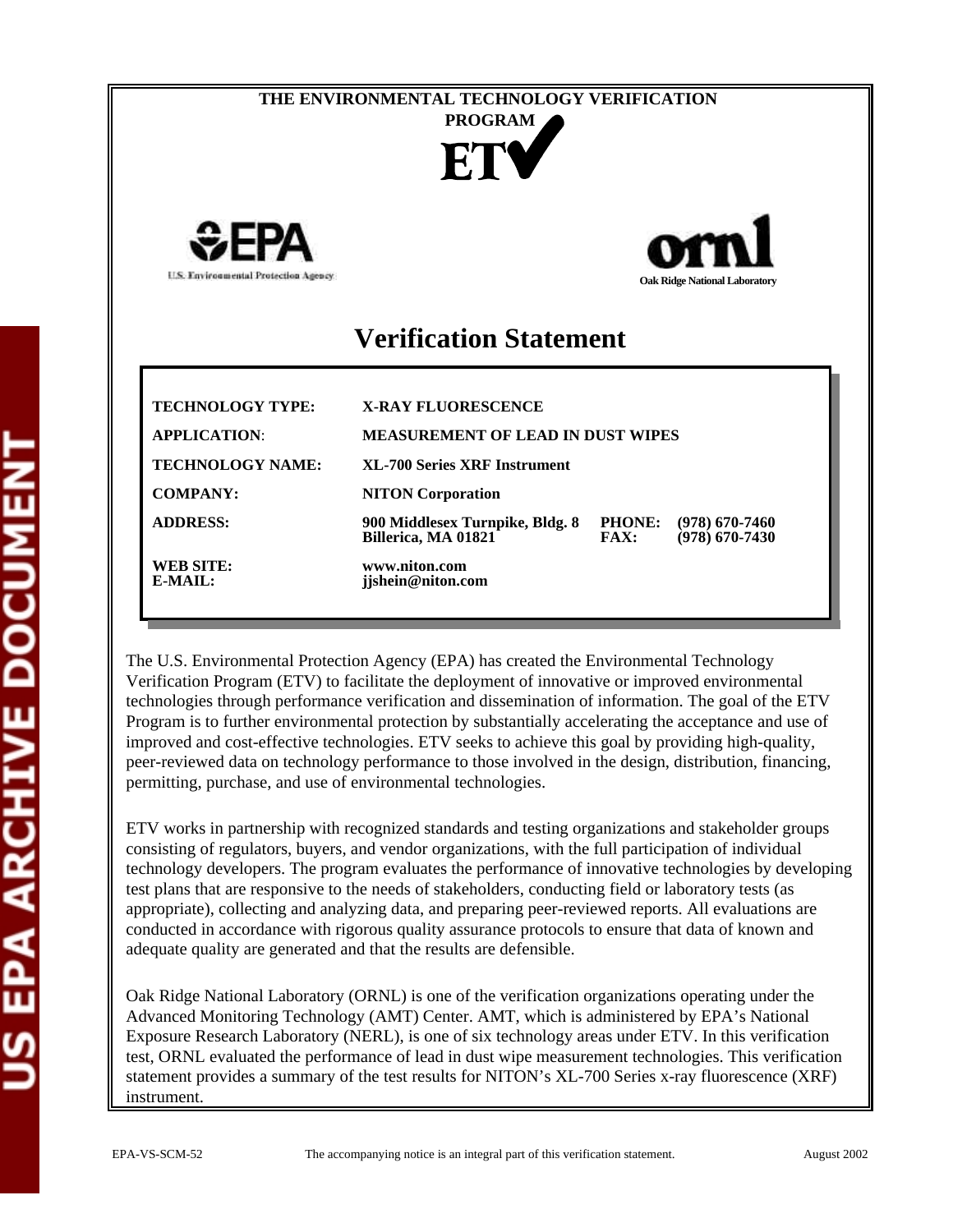## **VERIFICATION TEST DESCRIPTION**

This verification test was designed to evaluate technologies that detect and measure lead in dust wipes. The test was conducted at the Capitol Community Technical College in Hartford, CT, from November 5 through November 9, 2001. The vendors of commercially-available, field portable technologies blindly analyzed 160 dust wipe samples containing known amounts of lead, ranging in concentration from  $\leq 2$  to  $1,500 \mu g/wipe$ . The experimental design was particularly focused on important clearance levels, such as those identified in 40 CFR Part 745.65 of 40, 250, and 400  $\mu$ g/ft<sup>2</sup>. The samples included wipes newlyprepared and archived from the Environmental Lead Proficiency Analytical Testing Program (ELPAT). These samples were prepared from dust collected in households in North Carolina and Wisconsin. Also, newly-prepared samples were acquired from the University of Cincinnati (UC). The UC dust wipe samples were prepared from National Institute of Standards and Technology (NIST) Standard Reference Materials (SRMs). The results of the lead analyses generated by the technology were compared with results from analyses of similar samples by conventional laboratory methodology in a laboratory that was recognized as proficient by the National Lead Laboratory Accreditation Program (NLLAP) for clearance testing. Details of the test, including a data summary and discussion of results, may be found in the report entitled *Environmental Technology Verification Report: Lead in Dust Wipe Detection Technology— NITON Corporation, XL-700 Series X-Ray Fluorescence Instrument,* EPA/600/R-02/055. NITON's XL-300 Series XRF was also evaluated in the test and a separate report has been prepared (*Environmental Technology Verification Report: Lead in Dust Wipe Detection Technology— NITON Corporation, XL-300 Series X-Ray Fluorescence Instrument,* EPA/600/R-02/059).

## **TECHNOLOGY DESCRIPTION**

The XL-700 Series instrument is an energy dispersive x-ray fluorescence (EDXRF) spectrometer that uses one to three sealed, radioisotope sources to excite characteristic x-rays of a test sample's constituent elements. These characteristic x-rays are continuously detected, identified, and quantified by the spectrometer during sample analysis. In this test, the exact instrument model used was XL-723S with two sources (Cd-109 and Am-241). Stated simply, the energy of each x-ray detected identifies a particular element present in the sample, and the rate at which x-rays of a given energy are counted provides a determination of the quantity of that element that is present in the sample. Detection of the characteristic lead x-rays is achieved using a highly efficient, thermo-electrically cooled, solid-state, Big-Area Silicon PIN-diode (BASP) detector. Signals from the BASP are amplified, digitized, and then quantified via integral multichannel analysis and data processing units. Sample test results are displayed in total micrograms of lead per dust wipe. NITON's XL-700 Series XRF instrument reporting limits were approximately 5  $\mu$ g/wipe during the verification test.

## **VERIFICATION OF PERFORMANCE**

The following performance characteristics of the XL-700 Series XRF were observed:

*Precision:* Precision—based on the average percent relative standard deviation—was 8%.

Accuracy: Accuracy was assessed using the estimated concentrations of the ELPAT and UC samples. The average percent recovery value for all samples reported above 10  $\mu$ g/wipe was 114%. The high bias was statistically significant, but it was well within the acceptable bias range of  $100\% \pm 25\%$ .

*Comparability:* A comparison of the XL-700 results and the NLLAP-recognized laboratory results was performed for all samples (ELPAT and UC) that were reported above 20  $\mu$ g/wipe. The correlation coefficient (*r*) for the comparison of the entire dust wipe data set was 0.999 [slope (*m*) = 1.11,  $intercept = 13.153$ ], indicating good agreement with the NLLAP laboratory data.